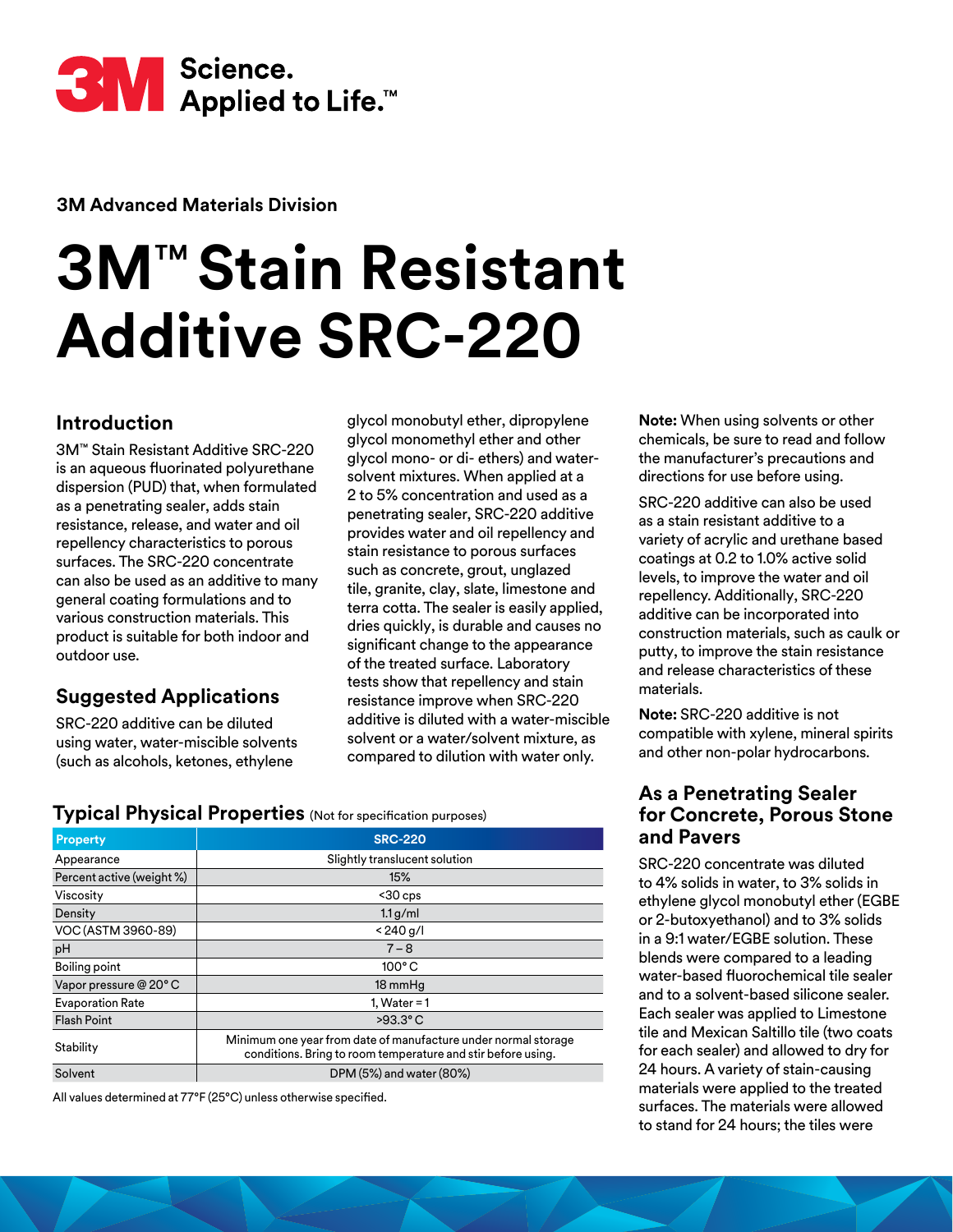washed with water, sponged and allowed to dry. The location on each of the tiles where the stain-causing materials were placed was then rated using the scale shown below. The performance ratings for Limestone and Mexican Saltillo are shown in Tables 1 and 2, respectively. The results showed that SRC-220 additive in water provided comparable stain resistance and stain release to a leading fluorochemical tile sealer. The addition of a small amount of solvent, such as EGBE, improves the water repellency, oil repellency and stain resistant performance of SRC-220 additive, as compared to a leading fluorochemical sealer.

**Note:** SRC-220 additive can be added to formulations designed to enhance the cure of newly placed concrete. Testing formulations using accepted industry acrylic resins have shown that adding SRC-220 Stain Resistant Additive can provide post-curing stain resistance. See your 3M representative for additional information.

| Rating         | <b>Description</b>               |
|----------------|----------------------------------|
| ი              | No Stain                         |
|                | Very Light Stain                 |
| $\overline{2}$ | Light Stain                      |
| 3              | Moderate Stain                   |
| 4              | Heavy Stain                      |
| 5              | Stain Penetrated Within One Hour |

### **As an Additive to Coatings and Sealers**

SRC-220 concentrate was added to a number of commercially available coating and sealer products at 1.0% active solids. The coatings containing SRC-220 additive were then coated on the surfaces intended for the original product and allowed to dry for three days. Advancing water and hexadecane contact angles were measured. The results in Table 3 show that with 1.0% SRC-220 additive, higher advancing water and hexadecane contact angles are achieved, therefore exhibiting improved water and oil repellency. It is recommended that a 0.2 to 1.0% active solids level of SRC-220 additive be used.

# **Table 1: Stain Resistance Results for Limestone**

(Not for specification purposes)

|                           | 4%<br><b>SRC-220</b><br>in Water | 3%<br><b>SRC-220</b><br>in EGBE | 3%<br><b>SRC-220 in</b><br><b>Water-EGBE Blend</b> | <b>Commercial</b><br><b>Fluorochemical</b><br><b>Sealer in Water</b> | <b>Silicone</b><br>Sealer in<br><b>Solvent</b> | Control-<br><b>Not</b><br><b>Sealed</b> |
|---------------------------|----------------------------------|---------------------------------|----------------------------------------------------|----------------------------------------------------------------------|------------------------------------------------|-----------------------------------------|
| Cooking Oil               | 0                                | 0                               | 0                                                  |                                                                      | 4                                              | 5                                       |
| Coffee                    |                                  | $\Omega$                        |                                                    |                                                                      | $\overline{2}$                                 | 4                                       |
| Grape Juice               |                                  | $\Omega$                        |                                                    |                                                                      | $\overline{2}$                                 | 5                                       |
| Cola                      |                                  | $\Omega$                        | O                                                  | O                                                                    | 3                                              | 4                                       |
| <b>Red Wine</b>           |                                  |                                 |                                                    | 2                                                                    | 3                                              | 5                                       |
| Soy Sauce                 | $\Omega$                         | $\Omega$                        | O                                                  | O                                                                    | $\mathfrak{p}$                                 | 5                                       |
| Dirty Motor Oil           | 0                                | O                               | 0                                                  | 0                                                                    | 4                                              | 5                                       |
| <b>Brake Fluid</b>        | $\mathcal{P}$                    |                                 |                                                    | Ω                                                                    | 4                                              | 5                                       |
| Anti-freeze               |                                  | 0                               | 0                                                  | 3                                                                    | 3                                              | 5                                       |
| Transmission Fluid        |                                  | $\Omega$                        | $\Omega$                                           | O                                                                    | 4                                              | 5                                       |
| <b>Total Stain Score*</b> | 8                                | $\mathbf{2}$                    | 4                                                  |                                                                      | 31                                             | 48                                      |

#### **Table 2: Stain Resistance Results for Mexican Saltillo**  (Not for specification purposes)

|                           | 4%<br><b>SRC-220</b><br>in Water | 3%<br><b>SRC-220</b><br>in EGBE | 3%<br><b>SRC-220 in</b><br><b>Water-EGBE Blend</b> | <b>Commercial</b><br><b>Fluorochemical</b><br><b>Sealer in Water</b> | <b>Silicone</b><br><b>Sealer in</b><br><b>Solvent</b> | Control-<br><b>Not</b><br><b>Sealed</b> |
|---------------------------|----------------------------------|---------------------------------|----------------------------------------------------|----------------------------------------------------------------------|-------------------------------------------------------|-----------------------------------------|
| Cooking Oil               | O                                |                                 |                                                    |                                                                      | 4                                                     | 5                                       |
| Coffee                    |                                  |                                 |                                                    | 2                                                                    | 3                                                     | 5                                       |
| Cola                      |                                  | O                               | ი                                                  |                                                                      | 3                                                     | 4                                       |
| <b>Red Wine</b>           | $\overline{2}$                   |                                 |                                                    | 3                                                                    | 3                                                     | 5                                       |
| Soy Sauce                 | 0                                | O                               | O                                                  | 2                                                                    | $\overline{2}$                                        | 5                                       |
| Dirty Motor Oil           | $\mathfrak{p}$                   |                                 |                                                    | 2                                                                    | 5                                                     | 5                                       |
| Anti-freeze               |                                  |                                 |                                                    |                                                                      | 3                                                     | 5                                       |
| Transmission Fluid        | $\overline{2}$                   |                                 |                                                    | 2                                                                    | 4                                                     | 5                                       |
| <b>Total Stain Score*</b> | 9                                | 5                               | 6                                                  | 14                                                                   | 27                                                    | 39                                      |

\* Lower stain score indicates greater stain resistance.

Stain resistance on certain other stone substrates is available on request.

## **Table 3: Contact Angle Improvement with SRC-220 Addition**

(Not for specification purposes)

| <b>Coating Formulation</b>      | <b>Advancing Water</b><br><b>Contact Angle</b> | <b>Advancing Hexadecane</b><br><b>Contact Angle</b> |
|---------------------------------|------------------------------------------------|-----------------------------------------------------|
| Urethane floor coating A        | 76.6                                           | 24.4                                                |
| Product A + 1.0% Solids SRC-220 | 97.2                                           | 67.3                                                |
| Two Parts Epoxy Coating B       | 67.0                                           | 28.3                                                |
| Product B + 1.0% Solids SRC-220 | 106.6                                          | 73.3                                                |
| Clear Wood Finish C             | 93.3                                           | Too low to measure                                  |
| Product C + 1.0% Solids SRC-220 | 117.6                                          | 79.3                                                |